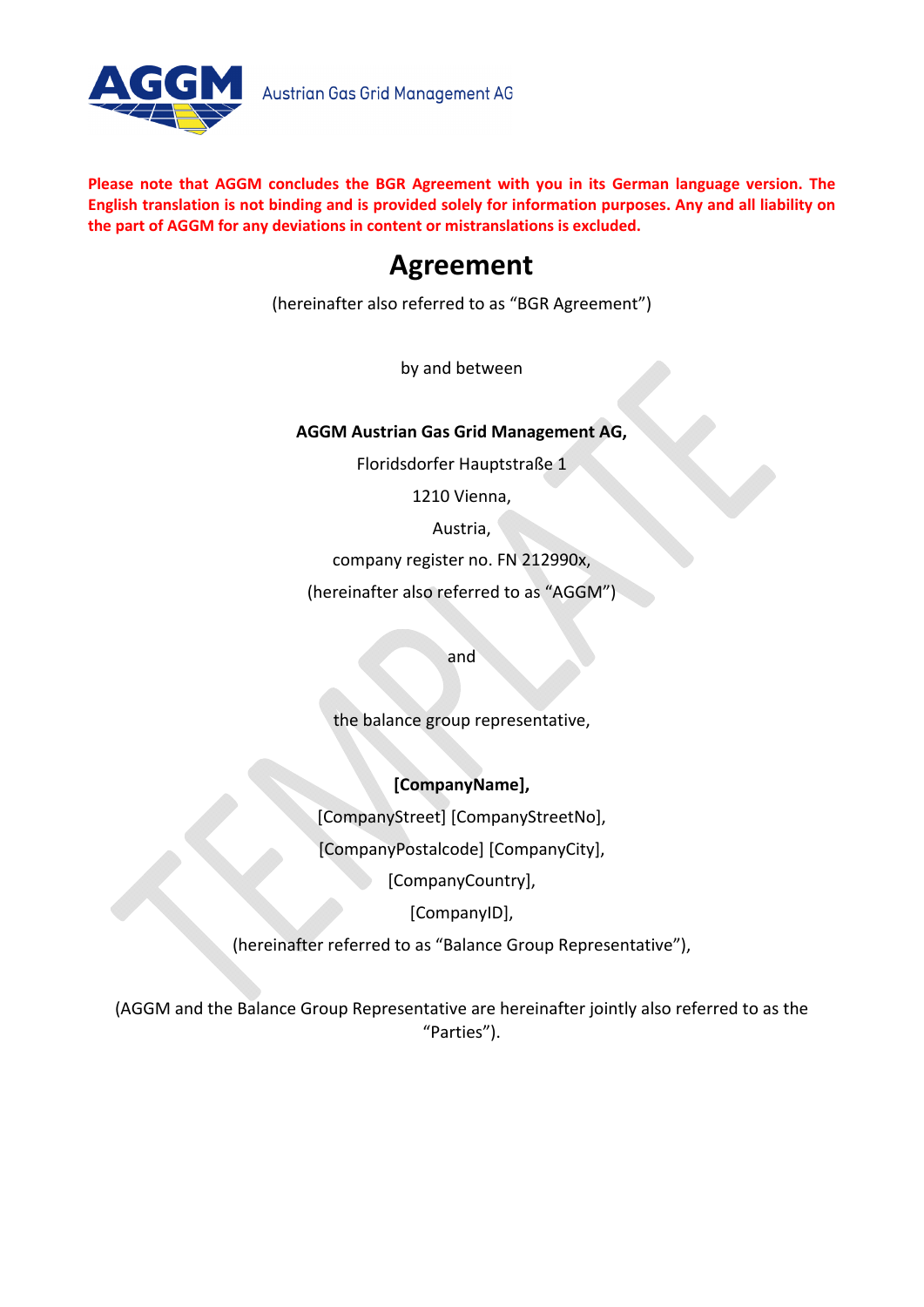#### **Preamble**

- (A) AGGM is the market area manager and distribution area manager of the Eastern market area as defined in the Austrian Natural Gas Act (Gaswirtschaftsgesetz, GWG) 2011, Federal Law Gazette I no. 107/2011 (hereinafter also referred to as "GWG 2011"), as amended.
- (B) Pursuant to section 16 GWG 2011, the legal relationship between the market area manager and the Balance Group Representative is governed by the general terms and conditions of the market area manager. Pursuant to section 26 GWG 2011, the legal relationship between the distribution area manager and the Balance Group Representative is governed by the general terms and conditions of the distribution area manager.
- (C) The general terms and conditions of the market area manager and the general terms and conditions of the distribution area manager in the Eastern market area are laid down in the "General Terms and Conditions of the Market Area Manager and the Distribution Area Manager Governing the Legal Relationships between (i) the Market Area Manager and the Balance Group Representatives, on the one hand, and (ii) the Distribution Area Manager and the Balance Group Representatives, on the other hand, in the Eastern Market Area, including "AGGM's General Terms and Conditions of Use for the AGGM Platform" (hereinafter also referred to as "GTC MAM‐DAM‐BGR East"). Pursuant to section 16 (1) and section 26 (1) GWG 2011, the GTC MAM‐DAM‐BGR East are subject to approval by the regulatory authority.

#### **Now, therefore, the Parties mutually agree as follows:**

- 1. The mutual rights and obligations of the Parties are derived from applicable statute and the GTC MAM‐DAM‐BGR East as amended and as approved by the regulatory authority, which form an integral part of this Agreement and which are agreed hereunder by the Parties to be binding.
- 2. The GTC MAM-DAM-BGR East approved by the regulatory authority in the version as amended are published on AGGM's website (https://www.aggm.at/en)
- 3. The GTC MAM‐DAM‐BGR East as amended at the time of entry into force of this BGR Agreement are attached as an Annex to this BGR Agreement.
- 4. Any amendments to the GTC MAM‐DAM‐BGR East shall be governed by clause 10 of the GTC MAM‐DAM‐BGR East.
- 5. This BGR Agreement shall enter into force upon signing of the Parties and shall apply for an indefinite period of time.
- 6. The BGR Agreement shall be invalidated if the Balance Group Representative's application for a licence under section 93 GWG 2011 is subsequently rejected or denied by the regulatory authority or if such licence is revoked by the regulator or expires or if an application for a licence was not submitted due to non-fulfilment of the applicable requirements after the BGR Agreement with AGGM was signed.
- 7. Upon entry into force of this BGR Agreement, any previous agreements or contracts between AGGM and the Balance Group Representative governing applicability of the